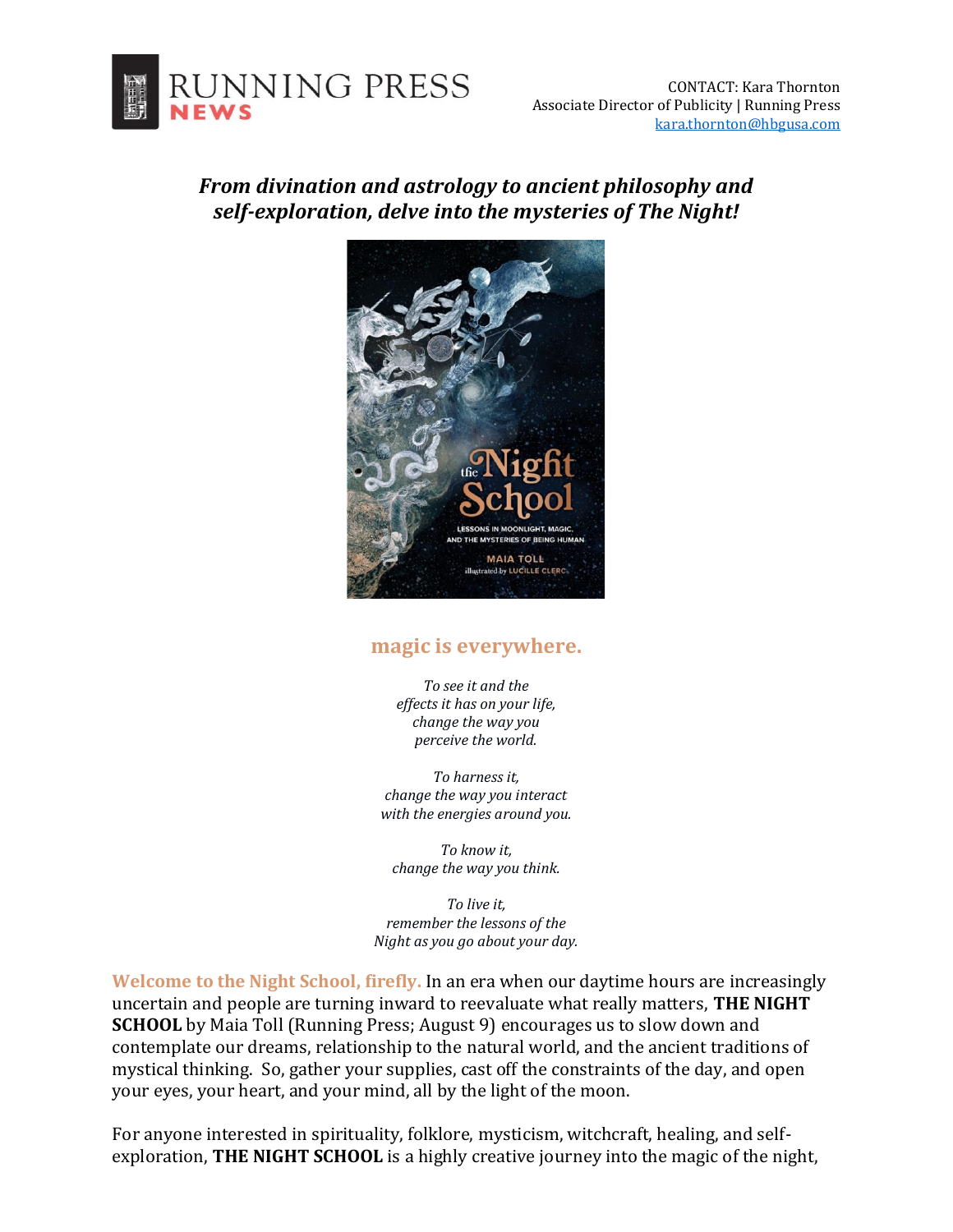

organized as an enchanted course of study. This illuminating manual offers short nightly lessons complete with reflections, exercises, homework, and even extra credit, to help readers connect with the power of the night and explore the deeper mysteries of being human.

Subjects for exploration include:

- Midnight Foundations (Philosophy 101)
- The Mysteries of Being Human (Psychology 101)
- Divining the Night (Divination 101)
- Tools of the Mystic (Divination lab)
- Elemental Alchemization (Alchemy 101)
- Harnessing the Celestial Tides (Energetic engineering 101)

With the bewitching Night Mistress as your guide through a curriculum of all that lies beneath the starry sky, reach beyond the enchanted mystery of the Night to explore the deepest parts of yourself.

## **MEET THE AUTHOR:**

**Maia Toll** is the author of the best-selling and award-winning *Wild Wisdom Series*. The seeds for this series were planted years earlier when Maia apprenticed with a traditional healer in Ireland, where she spent extensive time studying the growing cycles of plants, the alchemy of medicine making, and the psychology of working with humans and illness. These experiences reawakened an interest in natural philosophy and mysticism which had been a large part of Maia's academic studies at The University of Michigan and New York University.

Translating the lessons of the natural world for the modern seeker led Maia to open a small shop called Herbiary in 2006. Herbiary now has locations in both Asheville, NC and Philadelphia, PA (and online!). Maia has been featured in a PBS special, had a recipe published in *The New York Times*, gotten photographed by *National Geographic Traveler*, and been called "a real-life Professor Sprout from Harry Potter" by *Forbes* magazine. She has taught Botanical Medicine at the University of Pennsylvania, West Chester University, and Pennsylvania Hospital. She regularly teaches at conferences and festivals where she encourages people to use patterns and metaphors from the natural world to help them understand and grow within their own lives. Maia lives in Asheville, North Carolina, with her life and business partner and their two ridiculously spoiled dogs.

> **The Night School Lessons in Moonlight, Magic, and the Mysteries of Being Human**  by Maia Toll, illustrated by Lucille Clerc August 9, 2022 | \$24 | Hardcover | ISBN: 9780762474295